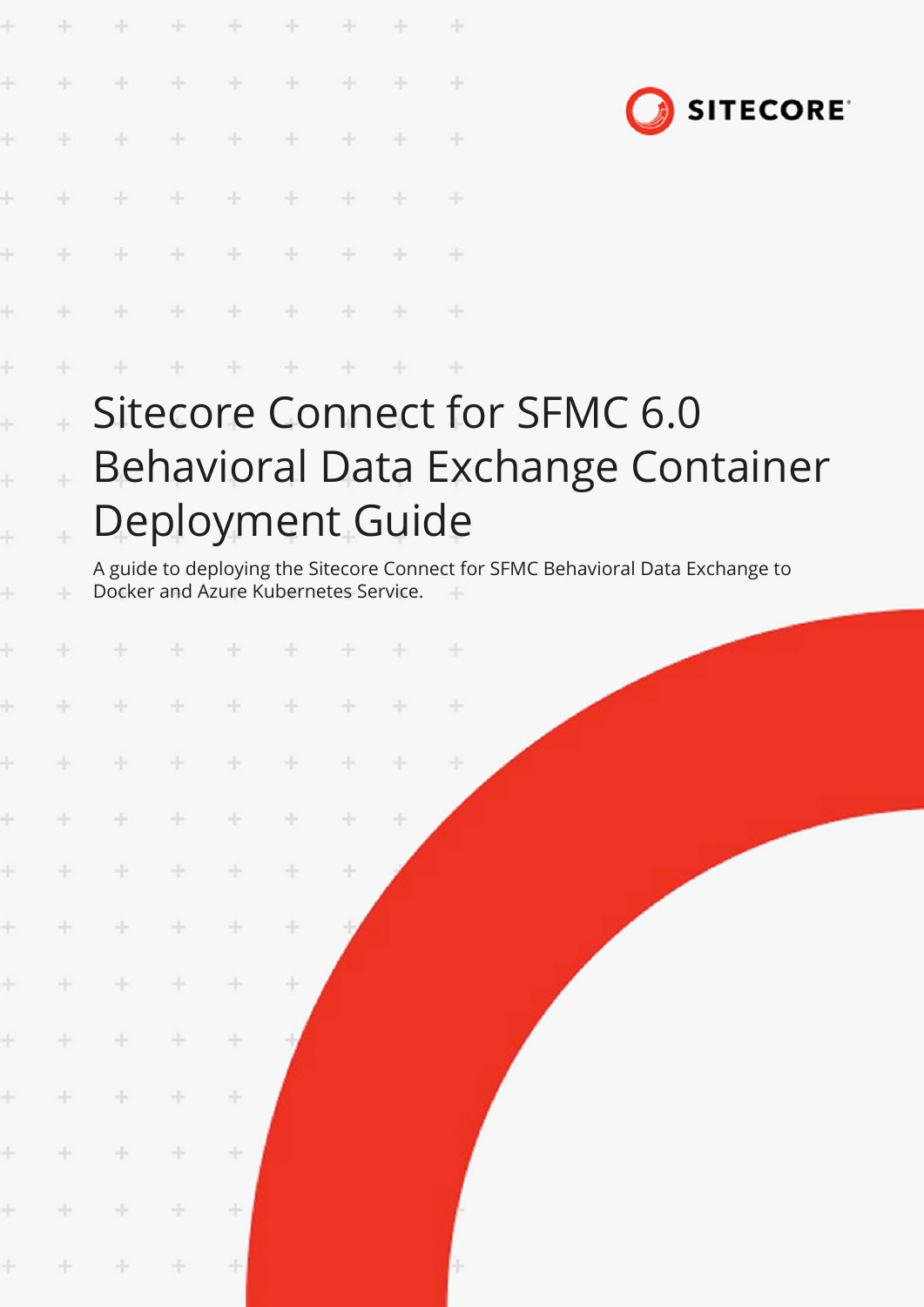

# **Table of Contents**

| 4. Add the SFMCBDE connector module with tenant service to Sitecore in Docker  13 |  |
|-----------------------------------------------------------------------------------|--|
|                                                                                   |  |
|                                                                                   |  |
|                                                                                   |  |
| 5. Add the SFMCBDE connector module to Sitecore in Azure Kubernetes Service  18   |  |
|                                                                                   |  |
|                                                                                   |  |
|                                                                                   |  |
|                                                                                   |  |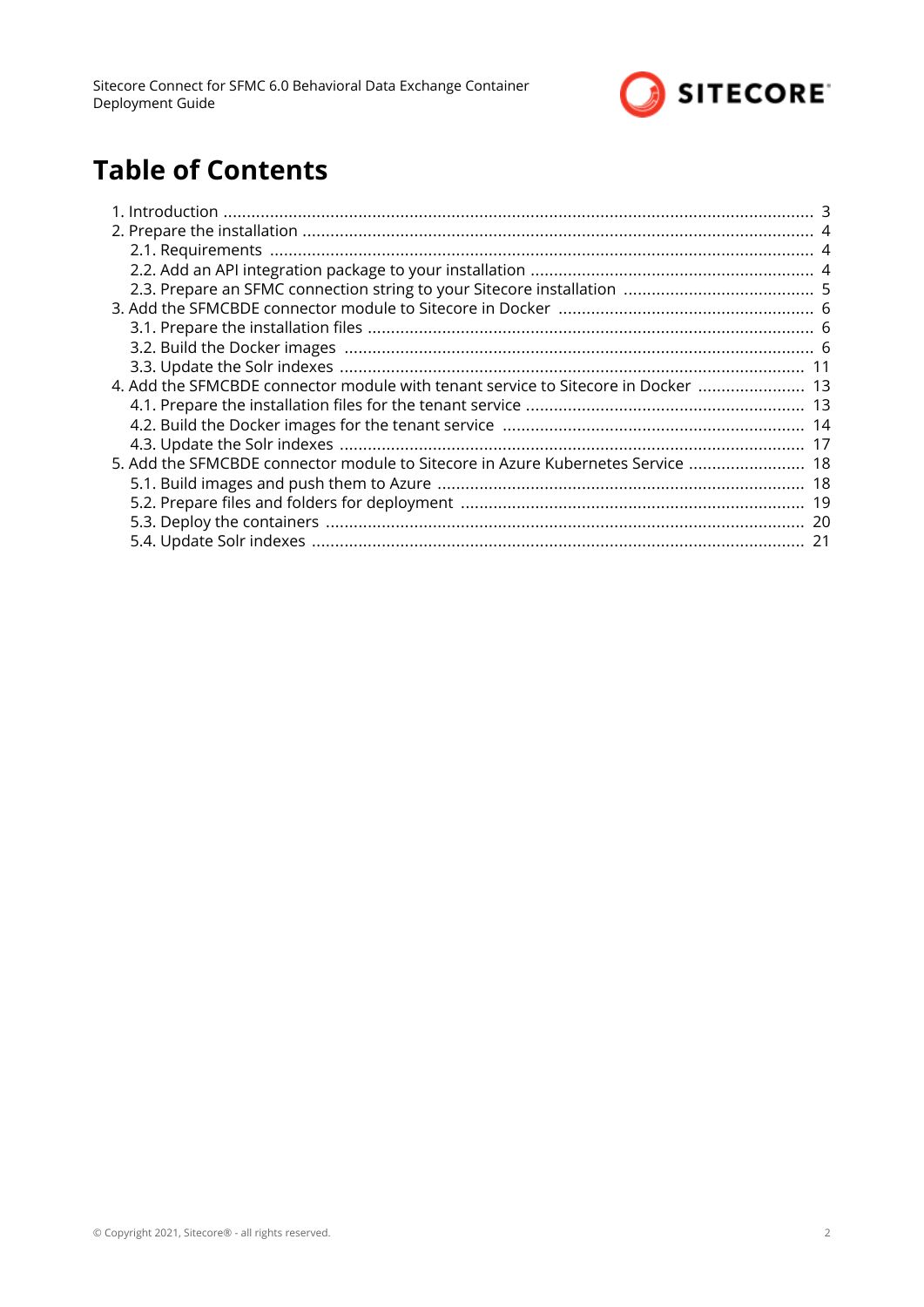

# <span id="page-2-0"></span>**1. Introduction**

Sitecore Connect for Salesforce Marketing Cloud - Behavioral Data Exchange (SFMCBDE) enables you to push Sitecore contact data and marketing list data to corresponding data structures in Salesforce Marketing Cloud (SFMC). The connector only synchronizes data from Sitecore to SFMC.

This basic functionality does not require you to deploy the tenant service.

In addition to the basic SFMCBDE functionality, you can add two plugins that enable advanced synchronization. The plugins are:

- SFMC Activity for Sitecore Sync. This enables you to synchronize xConnect contact status from SFMC to Sitecore using custom Journey Builder activities .
- SFMC Activity for Marketing Automation (MA). This enables you to synchronize xConnect contact details to SFMC using MA campaigns. With it, you can synchronize the contacts from Sitecore to SFMC Centralized Data Extension. You can also trigger SFMC Journey Builder API events.

Both of these plugins require you to deploy the tenant service.

This guide shows you how to add the SFMCBDE connector, with or without the tenant service, to Sitecore container installations for Docker and Azure Kubernetes Service.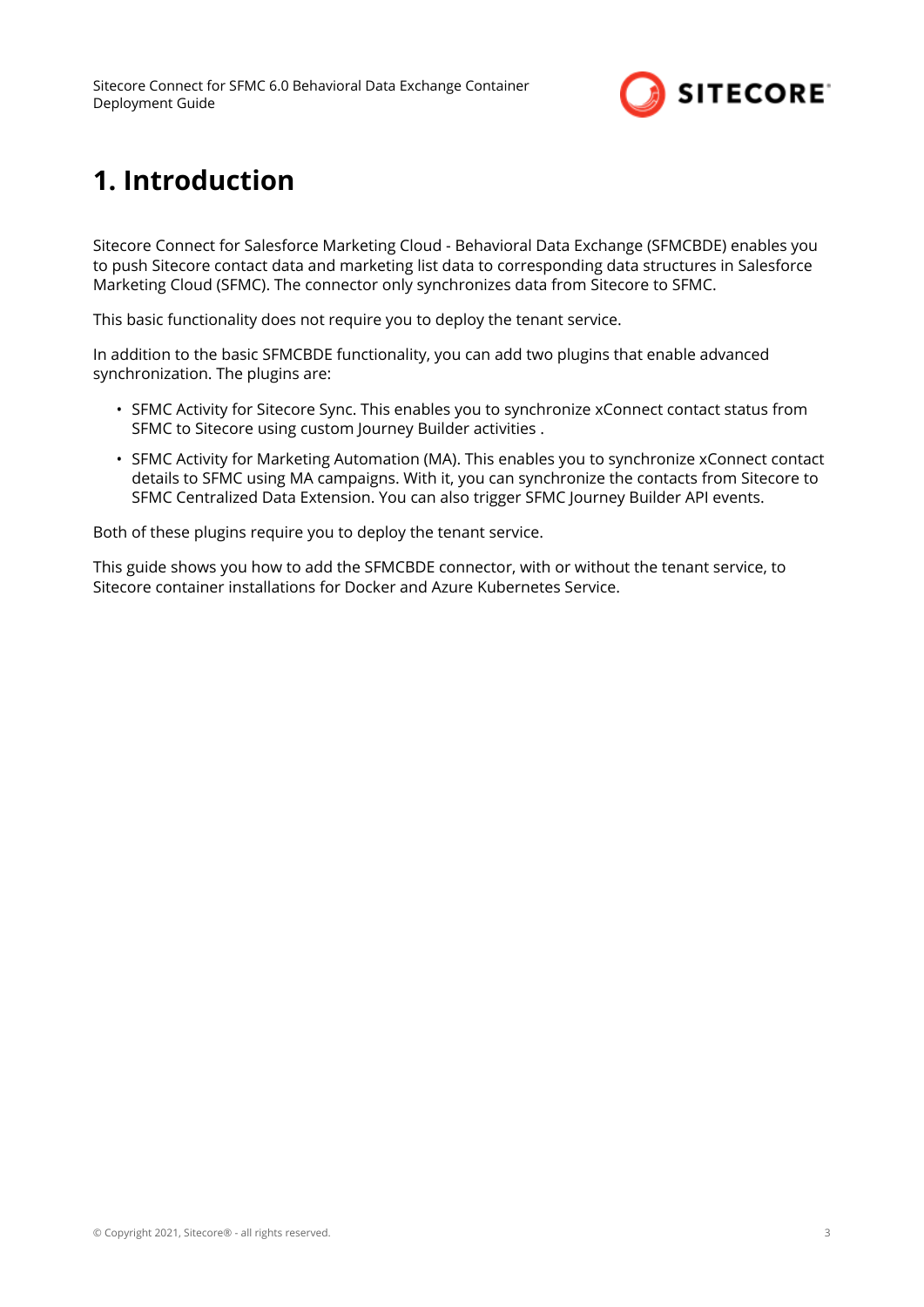

# <span id="page-3-0"></span>**2. Prepare the installation**

This section explains how to prepare for deploying the Sitecore Connect software for Salesforce Marketing Cloud - Behavioral Data Exchange (SFMCBDE) connector to Docker and Azure Kubernetes Service.

### **2.1. Requirements**

Before you install SFMCBDE for containers , you must have the following:

- Docker Desktop installed and running. For instructions on how to set up the Docker environment, see the [Containers in Sitecore development](https://doc.sitecore.com/developers/101/developer-tools/en/set-up-the-environment.html) documentation.
- if the installation is done on Docker, you must have the Sitecore Docker container files deployed on a local machine . For instructions on how to prepare the Sitecore containers, see the *Installation Guide for Developer Workstation with Containers* on the [Sitecore download site](https://dev.sitecore.net/Downloads/Sitecore_Experience_Platform/101/Sitecore_Experience_Platform_101.aspx).
- If the installation is done on Kubernetes, you must have the Sitecore AKS container files deployed on a local machine . For instructions on how to prepare a Sitecore environment with Kubernetes, see the *Installation Guide for Production Environment with Kubernetes* on the [Sitecore](https://dev.sitecore.net/Downloads/Sitecore_Experience_Platform/101/Sitecore_Experience_Platform_101.aspx) [download site](https://dev.sitecore.net/Downloads/Sitecore_Experience_Platform/101/Sitecore_Experience_Platform_101.aspx).
- An SFMC account where you can create an installed package with appropriate access rights.

To prepare for the installation, you must:

- add an API integration package to your SFMC installation
- prepare an SFMC connection string.

### **2.2. Add an API integration package to your installation**

To add an API integration package to your Salesforce Marketing Cloud (SFMC) installation:

- 1. Follow the steps in the Marketing Cloud Package Development documentation for Salesforce, in the *Create and Install Packages* section.
- 2. Select the Server-to-Server integration type for the API Integration package.
- 3. Add the following required rights for your connection:

| Category | <b>Type</b>     | <b>Rights</b> |
|----------|-----------------|---------------|
| Data     | Data Extensions | $\cdot$ Read  |
|          |                 | • Write       |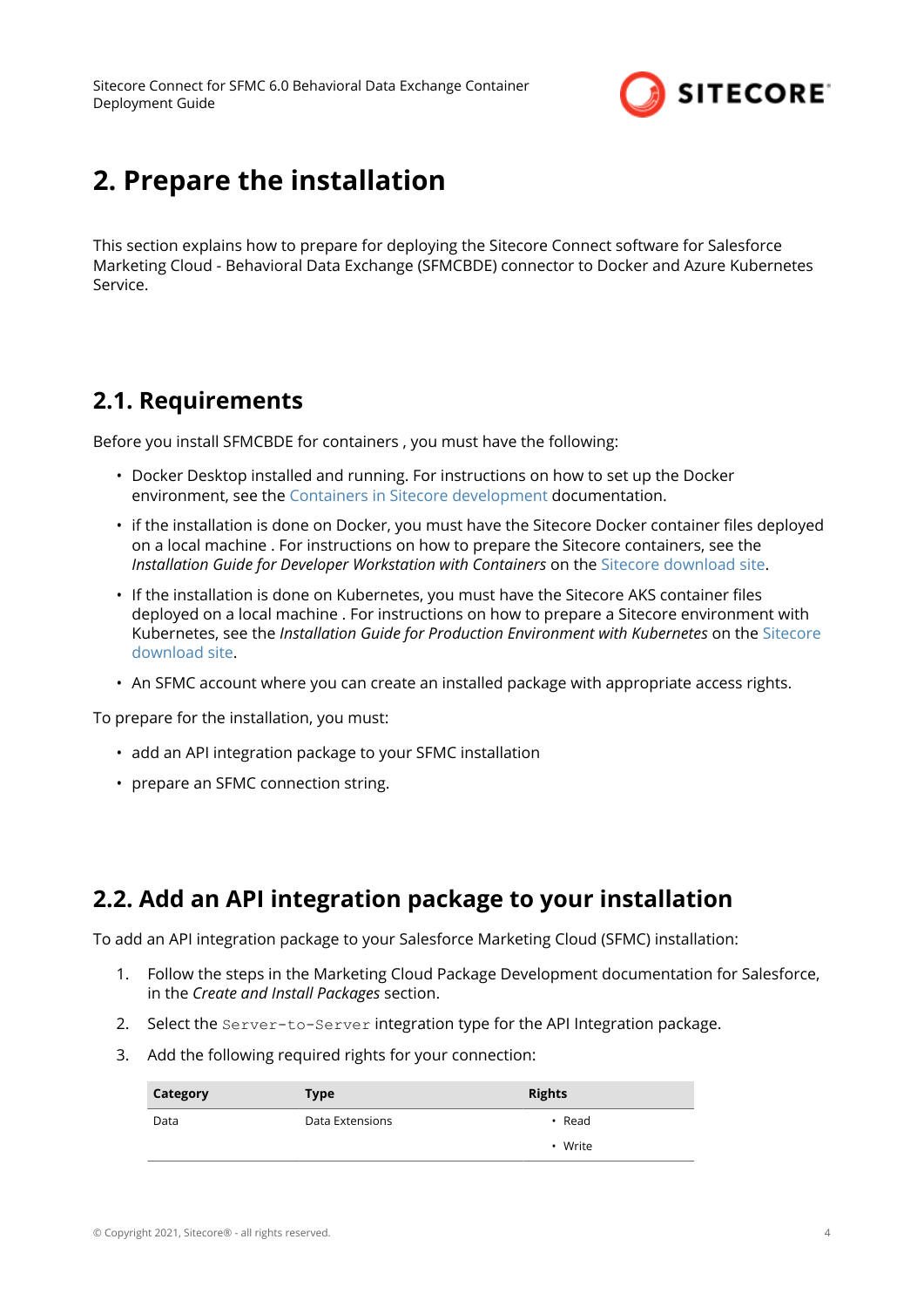

<span id="page-4-0"></span>4. If you use the SFMCBDE Activity for Marketing Automation plugin, you must also add the following rights for your connection:

| <b>Category</b> | <b>Type</b>          | <b>Rights</b> |
|-----------------|----------------------|---------------|
| Automation      | Journey              | $\cdot$ Read  |
|                 |                      | • Write       |
|                 |                      | • Execute     |
| Contacts        | List and Subscribers | $\cdot$ Read  |
|                 |                      | • Write       |

## **2.3. Prepare an SFMC connection string to your Sitecore installation**

To construct a Salesforce Marketing Cloud (SFMC) connection string to your Sitecore installation:

- 1. In Salesforce, in the component you created, in the **Components** area, make a note of the following values:
	- Client Id
	- Client Secret
	- Authentication Base URI
	- REST Base URI
	- SOAP Base URI
- 2. Use the values to construct a connection string with this format:

```
ConnectionString_sfmc=client id=<Client Id>;
                       client secret=<Client Secret>;
                       auth endpoint=<Authentication Base URI>;
                       rest endpoint=<REST Base URI>;
                       soap endpoint=<SOAP Base URI>" />
```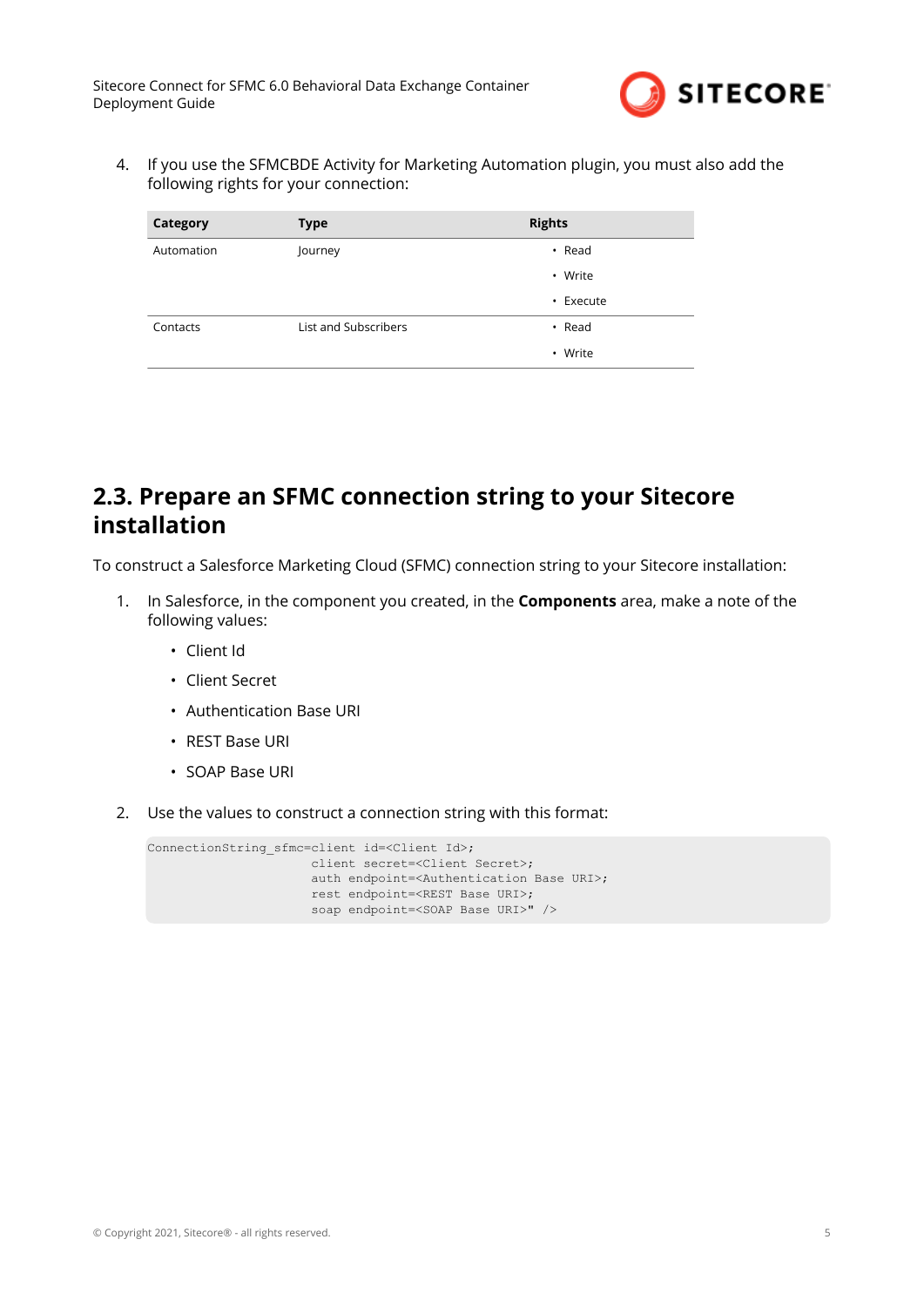

# <span id="page-5-0"></span>**3. Add the SFMCBDE connector module to Sitecore in Docker**

To add Sitecore Connect software for Sitecore Connect for Salesforce Marketing Cloud - Behavioral Data Exchange (SFMCBDE) in Docker, you must:

- Prepare the installation files.
- Build the Docker images.
- Update the Solr indexes.

## **3.1. Prepare the installation files**

To prepare the files you need for the installation:

- 1. Download the SFMCBDE container deployment package from the [Sitecore Developer Portal](https://dev.sitecore.net/). Extract it to your local workstation with the folder structure intact.
- 2. Go to the folder into which you extracted the SFMCBDE container deployment package. Go to the SFMCBDE folder for the Windows version and topology you are using, for example, SFMCBDE\compose\ltsc2019\xp1.
- 3. Open the .env-example file in an editor. Copy all the variables to the clipboard.
- 4. Go to the Sitecore container deployment folder on your local machine. Go to the folder for the Windows version and topology you are using, for example,  $\text{compare} \ltimes 2019\x$
- 5. Open the .  $env$  file in an editor, and paste in the variables from the SFMCBDE .  $env$ - $ex$ ample file. Replace the default value for ConnectionString sfmc with the connection string you prepared in [Prepare an SFMC connection string to your Sitecore installation.](#page-4-0)
- 6. From the SFMCBDE compose\<version>\<topology> folder, copy the dockercompose.override.yml file to the Sitecore container deployment compose\<version> \<topology> folder (where the docker.compose.yml file is).

## **3.2. Build the Docker images**

When you have prepared the installation files, you must create Docker files for each role, and build the Docker images.

#### **NOTE**

For more information on image assets, see the documentation on how to [Add Sitecore](https://doc.sitecore.com/developers/101/developer-tools/en/add-sitecore-modules.html) [Modules](https://doc.sitecore.com/developers/101/developer-tools/en/add-sitecore-modules.html).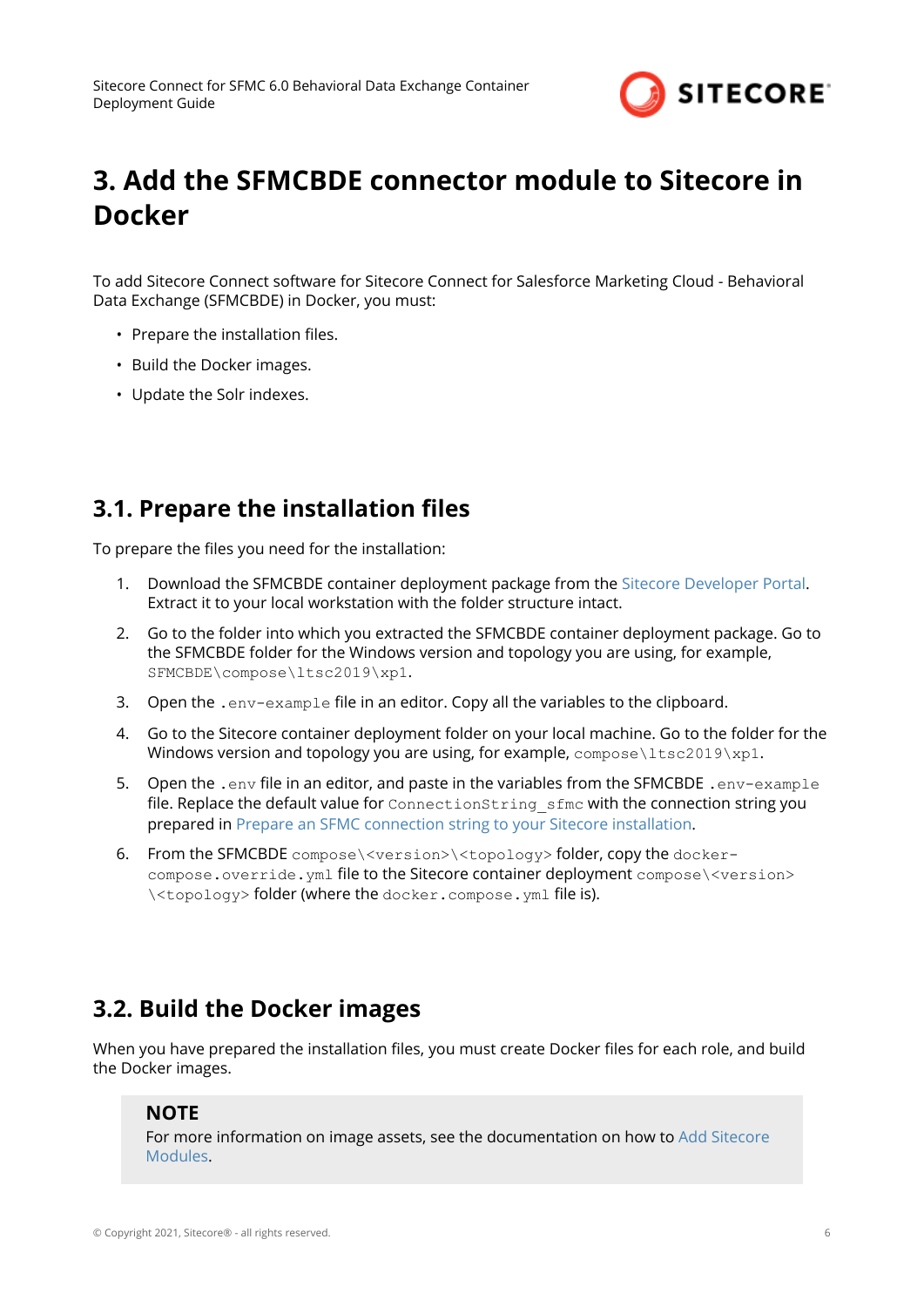

To build the images:

- 1. Go to the Sitecore container deployment folder on your local machine. Go to the folder for the Windows version and topology you are using, for example, compose/ltsc2019/xp1. Create a folder and name it module.
- 2. In the module folder, create these subfolders:
	- mssql
	- cm
	- xconnect
	- xdbautomationworker
	- xdbsearchworker
	- mssql-init

#### **NOTE**

The mssql-init image is only necessary if you are deploying to Azure Kubernetes Services (AKS).

- 3. In each subfolder, create a new file and name it Dockerfile.
- 4. In the  $ms\text{sd}1$  folder, in the  $Dockerfile$  file, enter the following instructions:

```
# escape=`
ARG BASE_IMAGE
ARG DEF IMAGE
ARG SFMCBDE_IMAGE
FROM ${DEF_IMAGE} AS def
FROM ${SFMCBDE IMAGE} as SFMCBDE
FROM ${BASE IMAGE}
SHELL ["powershell", "-Command", "$ErrorActionPreference = 'Stop'; $ProgressPreference = 
'SilentlyContinue';"]
# Deploy DEF dacpac file
COPY --from=def C:\module\db C:\def_data
RUN C:\DeployDatabases.ps1 -ResourcesDirectory C:\def_data; `
    Remove-Item -Path C:\def_data -Recurse -Force;
# Deploy SFMCBDE dacpac file
COPY --from=sfmcbde C:\module\db C:\sfmcbde_data
RUN C:\DeployDatabases.ps1 -ResourcesDirectory C:\sfmcbde data; `
   Remove-Item -Path C:\sfmcbde data -Recurse -Force;
```
5. In the cm folder, in the Dockerfile file, enter the following instructions:

# escape=` ARG BASE\_IMAGE ARG SFMCBDE\_IMAGE ARG DEF IMAGE ARG TOOLING\_IMAGE FROM \${DEF IMAGE} as def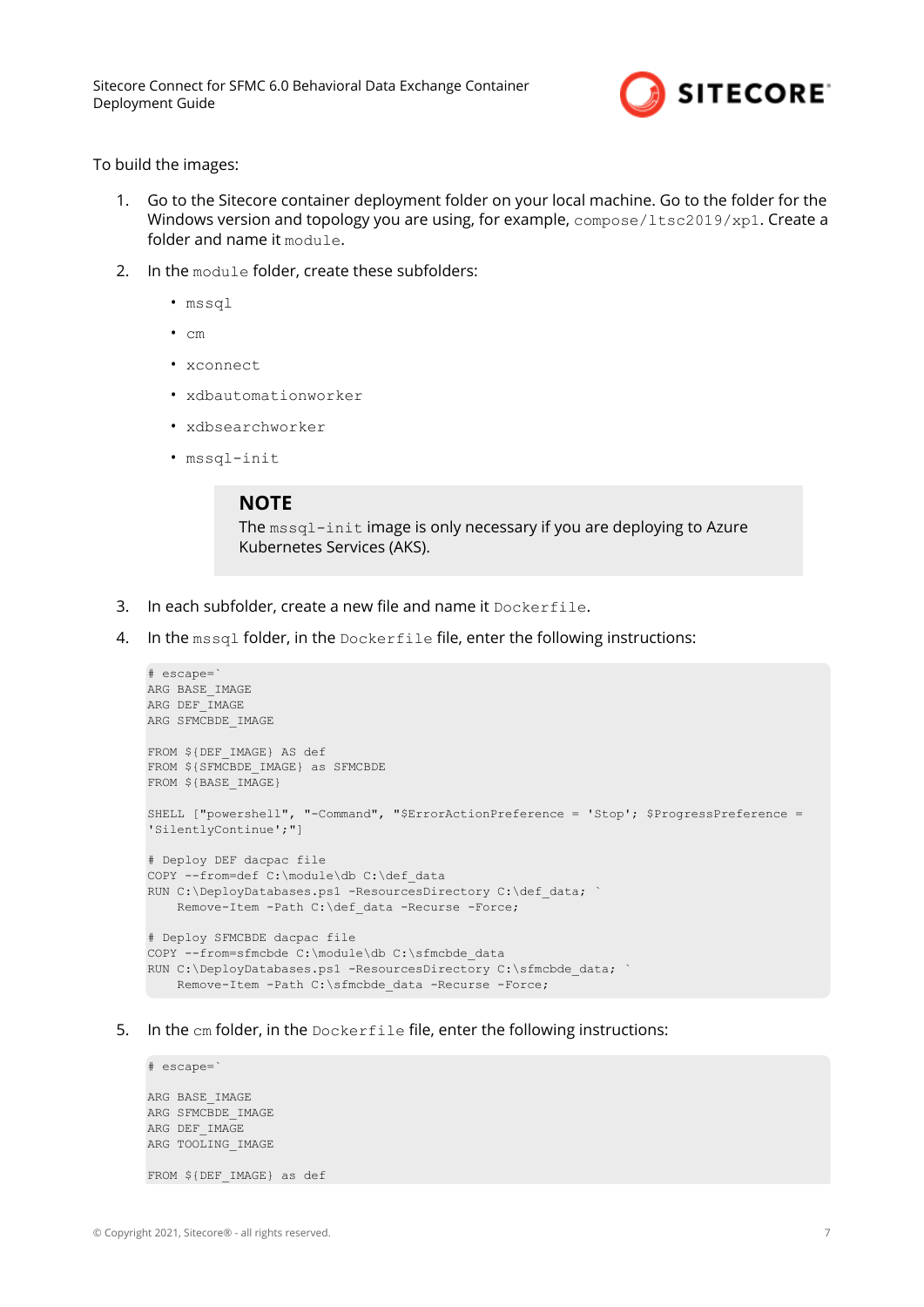

```
FROM ${SFMCBDE_IMAGE} as sfmcbde
FROM ${TOOLING IMAGE} as tooling
FROM ${BASE_IMAGE}
SHELL ["powershell", "-Command", "$ErrorActionPreference = 'Stop'; $ProgressPreference = 
'SilentlyContinue';"]
#Add tools from sitecore-docker-tools-assets
COPY --from=tooling \tools\ C:\tools\
# Add DEF module
COPY --from=def \module\cm\content C:\inetpub\wwwroot
# Add SFMCBDE module
COPY --from=sfmcbde \module\cm\content C:\inetpub\wwwroot
# Copy transformation file to add SFMCBDE connection strings in Sitecore config file 
COPY --from=sfmcbde \module\xdttransform\cm\transforms\App_Config
\ConnectionStrings.config.xdt C:\transforms\role\App_Config\ConnectionStrings.config.xdt 
# Copy transformation file to update value for Sitecore.Services.SecurityPolicy in 
Sitecore.Services.Client.config 
COPY --from=sfmcbde \module\xdttransform\cm\transforms\App_Config\Sitecore\Services.Client 
C:\transforms\role\App_Config\Sitecore\Services.Client 
RUN C:\tools\scripts\Invoke-XdtTransform.ps1 -Path C:\inetpub\wwwroot -XdtPath 
C:\transforms\role
```

```
6. In the xconnect folder, in the Doker file, enter the following instructions:
```

```
# escape=`
ARG BASE_IMAGE
ARG SFMCBDE_IMAGE
FROM ${SFMCBDE IMAGE} as sfmcbde
FROM ${BASE IMAGE}
SHELL ["powershell", "-Command", "$ErrorActionPreference = 'Stop'; $ProgressPreference = 
'SilentlyContinue';"]
# Copy models file into xconnect
COPY --from=sfmcbde \module\xconnect\content C:\inetpub\wwwroot
```
7. In the xdbsearchworker folder, in the Dockerfile file, enter the following instructions:

```
# escape=`
ARG BASE_IMAGE
ARG SFMCBDE IMAGE
FROM ${SFMCBDE IMAGE} as sfmcbde
FROM ${BASE_IMAGE}
SHELL ["powershell", "-Command", "$ErrorActionPreference = 'Stop'; $ProgressPreference = 
'SilentlyContinue';"]
# Copy models file into index worker
COPY --from=sfmcbde \module\xdbsearchworker\content C:\service\
```
8. In the xdbautomationworker folder, in the Dockerfile file, enter the following instructions:

# escape=`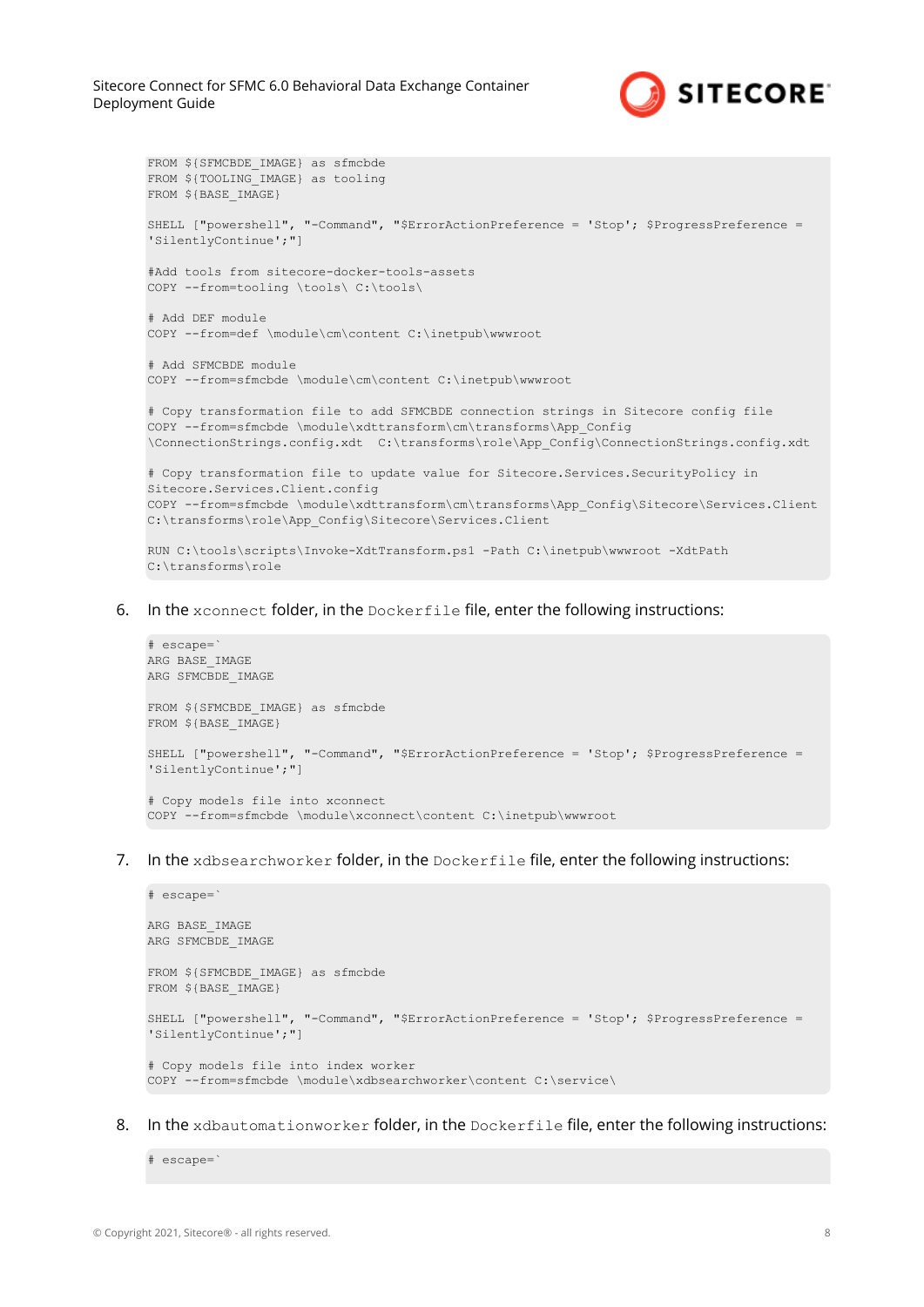

```
ARG BASE_IMAGE
ARG SFMCBDE IMAGE
ARG DEF IMAGE
ARG TOOLING_IMAGE
FROM ${DEF IMAGE} as def
FROM ${SFMCBDE IMAGE} as sfmcbde
FROM ${TOOLING_IMAGE} as tooling
FROM ${BASE IMAGE}
SHELL ["powershell", "-Command", "$ErrorActionPreference = 'Stop'; $ProgressPreference = 
'SilentlyContinue';"]
#Add tools from sitecore-docker-tools-assets
COPY --from=tooling \tools\ C:\tools\
# Add DEF module
COPY --from=def \module\xdbautomationworker\content C:\service
# Add SFMCBDE module
COPY --from=sfmcbde \module\xdbautomationworker\content C:\service
#Copy transformation files
COPY --from=sfmcbde \module\xdttransform\xdbautomationworker\transforms\ C:\transforms\role
# Add SFMCBDE connection strings in Sitecore config file
# Add SfmcJourneyInformation node in sc.MarketingAutomation.ContactLoader.xml file
RUN C:\tools\scripts\Invoke-XdtTransform.ps1 -Path C:\service -XdtPath C:\transforms\role
```
9. If you are deploying to AKS, in the  $msq1$ -init folder, in the  $Dockerfile$  file, enter the following instructions:

```
ARG BASE_IMAGE
ARG DEF_IMAGE
ARG SFMCBDE_IMAGE
FROM ${DEF_IMAGE} AS def
FROM ${SFMCBDE_IMAGE} AS sfmcbde
FROM ${BASE IMAGE}
SHELL ["powershell", "-Command", "$ErrorActionPreference = 'Stop'; $ProgressPreference = 
'SilentlyContinue';"]
# Deploy DEF dacpac file
COPY --from=def C:\module\db C:\resources\def data
# Deploy SFMCBDE dacpac file
COPY --from=sfmcbde C:\module\db C:\resources\sfmcbde_data
```
10. In the compose\<version>\<topology>\docker-compose.override.yml file, add build instructions for each role. If you are using, for example, the XP1 topology, the file will look like this:

```
services: 
  cm: 
    image: sitecore-sfmcbde-xp1-cm:${SITECORE_VERSION} 
    build: 
       context: ./module 
       dockerfile: ./cm/Dockerfile 
      args: 
       BASE IMAGE: ${SITECORE DOCKER REGISTRY}sitecore-xp1-cm:${SITECORE VERSION}
        DEF IMAGE: ${SITECORE DOCKER REGISTRY}modules/sitecore-def-xp1-assets:$
{DEF_VERSION}
```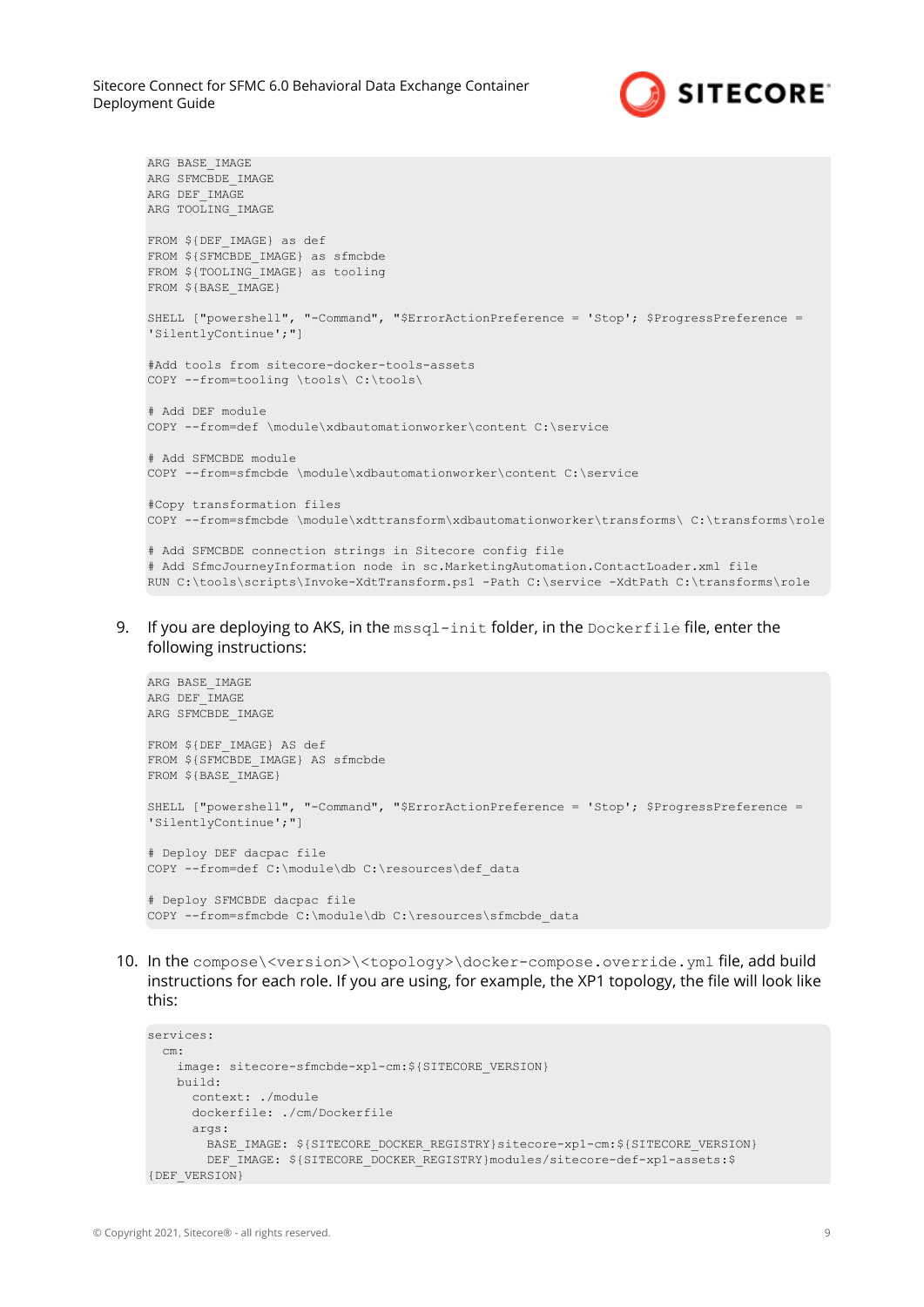

```
SFMCBDE_IMAGE: ${SITECORE DOCKER_REGISTRY}modules/sitecore-sfmcbde-xp1-assets:$
{SFMCBDE_VERSION} 
       TOOLING_IMAGE: ${SITECORE_TOOLS_REGISTRY}sitecore-docker-tools-assets:$
{TOOLS_VERSION} 
    environment: 
     Sitecore ConnectionStrings_sfmc: ${ConnectionString_sfmc}
     Sitecore ConnectionStrings TenantService: ${ConnectionString TS}
  mssql: 
    image: sitecore-sfmcbde-xp1-mssql:${SITECORE_VERSION} 
    build: 
      context: ./module 
      dockerfile: ./mssql/Dockerfile 
       args: 
       BASE IMAGE: ${SITECORE DOCKER REGISTRY}sitecore-xp1-mssql:${SITECORE VERSION}
       DEF_IMAGE: ${SITECORE DOCKER REGISTRY}modules/sitecore-def-xp1-assets:$
{DEF_VERSION} 
        SFMCBDE IMAGE: ${SITECORE DOCKER REGISTRY}modules/sitecore-sfmcbde-xp1-assets:$
{SFMCBDE_VERSION} 
  xdbautomationworker: 
    image: sitecore-sfmcbde-xp1-xdbautomationworker:${SITECORE_VERSION} 
    build: 
      context: ./module 
      dockerfile: ./xdbautomationworker/Dockerfile 
      args: 
      BASE IMAGE: ${SITECORE DOCKER REGISTRY}sitecore-xp1-xdbautomationworker:$
{SITECORE_VERSION} 
       DEF_IMAGE: ${SITECORE DOCKER REGISTRY}modules/sitecore-def-xp1-assets:$
{DEF_VERSION} 
       SFMCBDE IMAGE: ${SITECORE DOCKER REGISTRY}modules/sitecore-sfmcbde-xp1-assets:$
{SFMCBDE_VERSION} 
        TOOLING_IMAGE: ${SITECORE_TOOLS_REGISTRY}sitecore-docker-tools-assets:$
{TOOLS_VERSION} 
    environment: 
     Sitecore ConnectionStrings TenantService: ${ConnectionString TS}
  xdbsearchworker: 
    image: sitecore-sfmcbde-xp1-xdbsearchworker:${SITECORE_VERSION} 
    build: 
      context: ./module 
      dockerfile: ./xdbsearchworker/Dockerfile 
     args:
       BASE IMAGE: ${SITECORE DOCKER REGISTRY}sitecore-xp1-xdbsearchworker:$
{SITECORE_VERSION} 
       SFMCBDE IMAGE: ${SITECORE DOCKER REGISTRY}modules/sitecore-sfmcbde-xp1-assets:$
{SFMCBDE_VERSION} 
  xdbsearch: 
    image: sitecore-sfmcbde-xp1-xdbsearch:${SITECORE_VERSION} 
    build: 
      context: ./module 
      dockerfile: ./xconnect/Dockerfile 
     args:
       BASE IMAGE: ${SITECORE DOCKER REGISTRY}sitecore-xp1-xdbsearch:${SITECORE VERSION}
       SFMCBDE IMAGE: ${SITECORE DOCKER REGISTRY}modules/sitecore-sfmcbde-xp1-assets:$
{SFMCBDE_VERSION} 
  xdbcollection: 
    image: sitecore-sfmcbde-xp1-xdbcollection:${SITECORE_VERSION} 
    build: 
      context: ./module 
      dockerfile: ./xconnect/Dockerfile 
     args:
       BASE IMAGE: ${SITECORE DOCKER REGISTRY}sitecore-xp1-xdbcollection:$
{SITECORE_VERSION}
```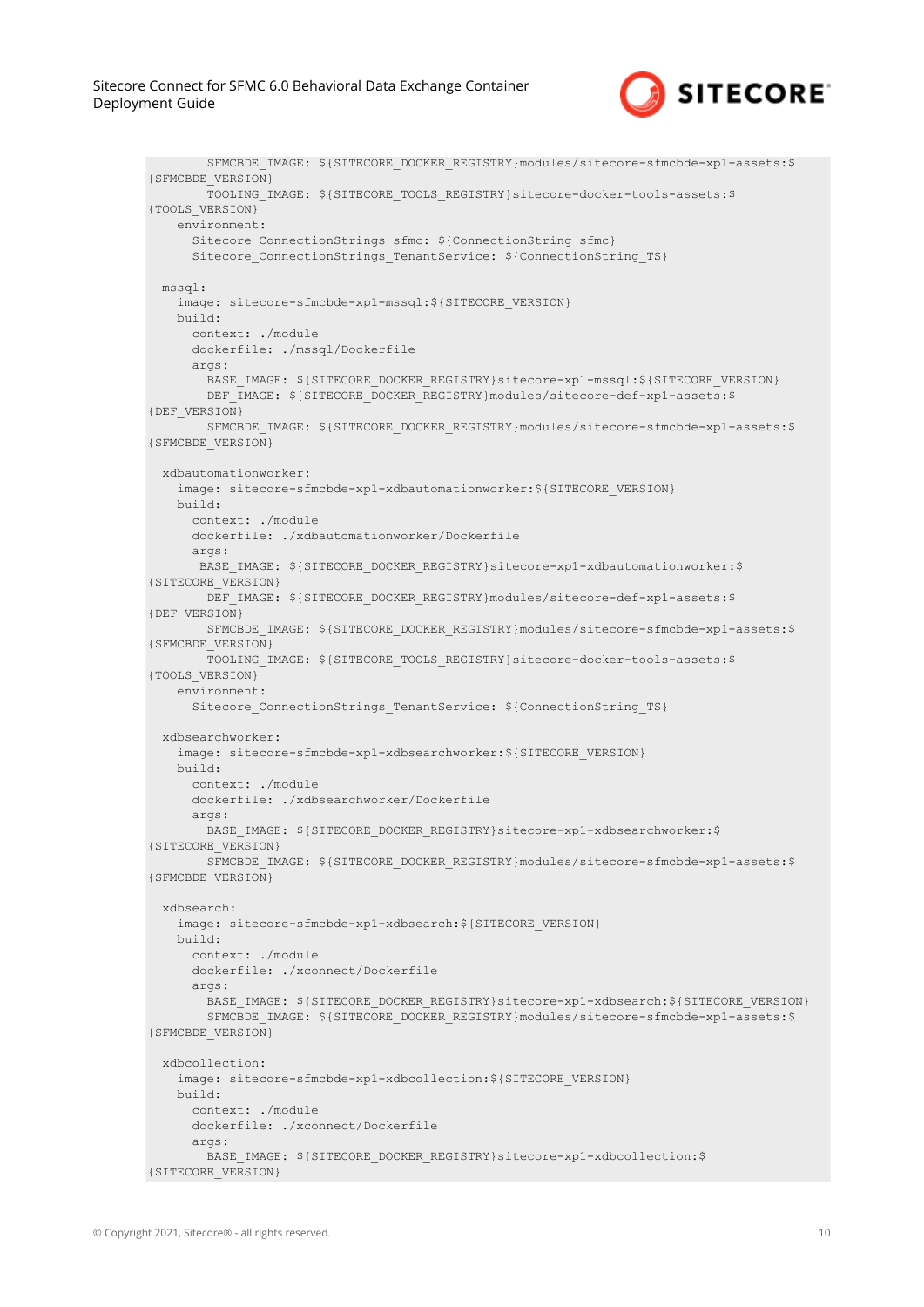

<span id="page-10-0"></span>SFMCBDE IMAGE: \${SITECORE DOCKER REGISTRY}modules/sitecore-sfmcbde-xp1-assets:\$ {SFMCBDE\_VERSION}

#### **NOTE**

If you are deploying to AKS, remember to add build instructions for the mssqlinit image as well.

- 11. If you are not deploying the [tenant service](#page-12-0), remove the  $id$  and  $cd$  images from the  $docker$ compose.override.yml file.
- 12. In the compose\<version>\<topology>\.env file, add the asset image version. For example:

```
DEF VERSION=<image version for your topology>
SFMCBDE VERSION=<image version for your topology>
SITECORE_TOOLS_REGISTRY=scr.sitecore.com/tools/
TOOLS_VERSION=<image version for your topology>
```
#### **NOTE**

You can find the image version in the Sitecore Docker Images repository.

If you are deploying the tenant service, stop here, and continue with the instructions in [Add the](#page-12-0) [SFMCBDE connector module with tenant service to Sitecore in Docker](#page-12-0).

If you are not deploying the tenant service, continue with the rest of the steps in this topic, including updating the Solr indexes.

- 1. In the Windows console, go to the folder containing the docker-compose.override.yml file. Run the command docker-compose build.
- 2. Once the build completes, run the command  $doker-compose up -d$ .

### **3.3. Update the Solr indexes**

When the Docker compose command has finished, you must update your Solr indexes.

To update the indexes:

- 1. When the Docker compose command finishes, browse to your Sitecore URL, for example, https://xp1cm.localhost/. Open the control panel and click on **Populate Solr Managed Schema**.
- 2. After Sitecore has populated the Solr Schema, click **Indexing Manager**.
- 3. In the **Indexing Manager** dialog, select the indexes you want to update, and click **Rebuild**. When the indexes have been rebuilt, click **Close**.
- 4. Open the Content Editor with *Master* as the content database.
- 5. In the content tree, navigate to */sitecore/system/Data Exchange*. On the **Folder** tab, verify that the **Empty Data Exchange Tenant** and **Connect for SFMC Tenant** buttons are available.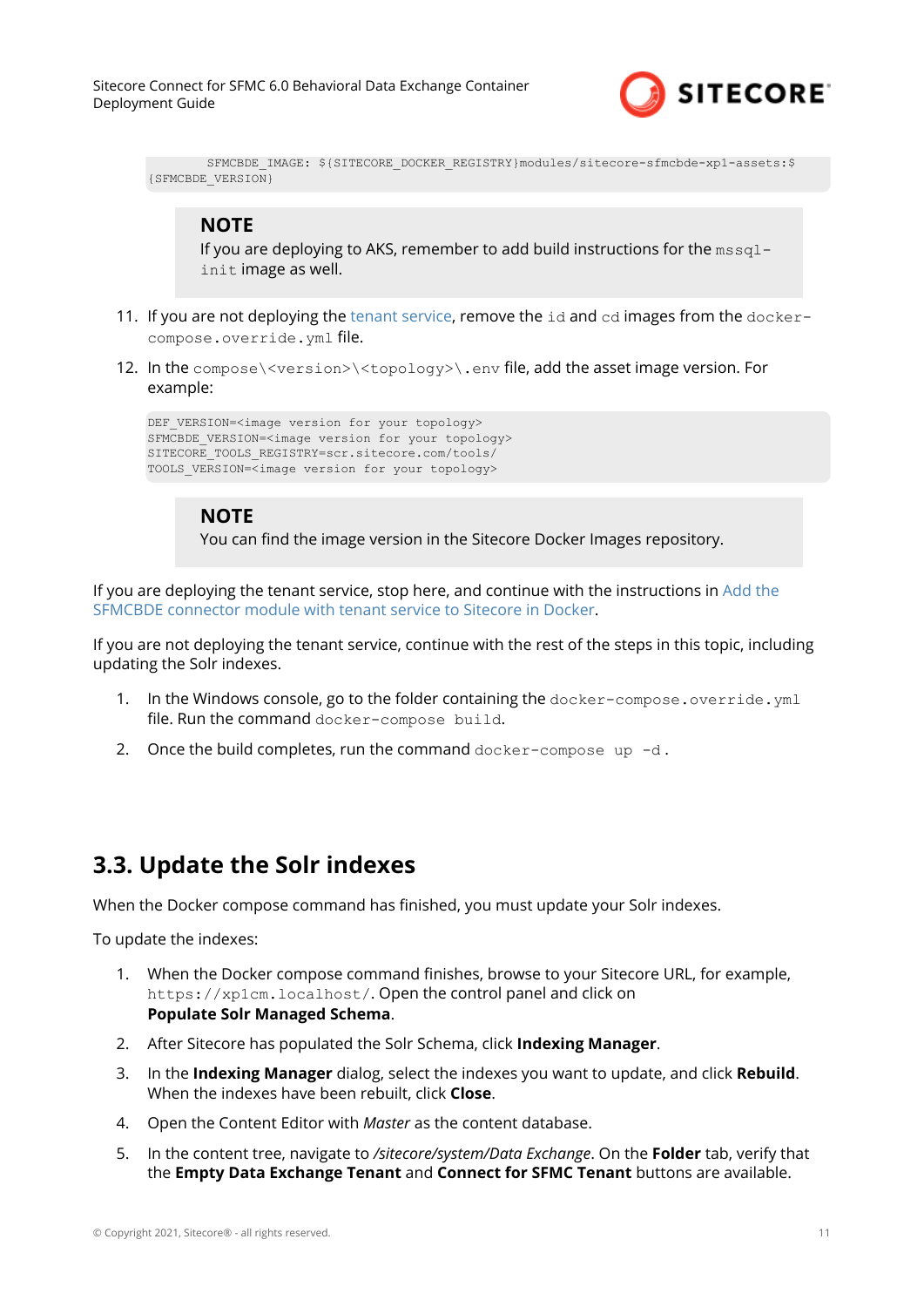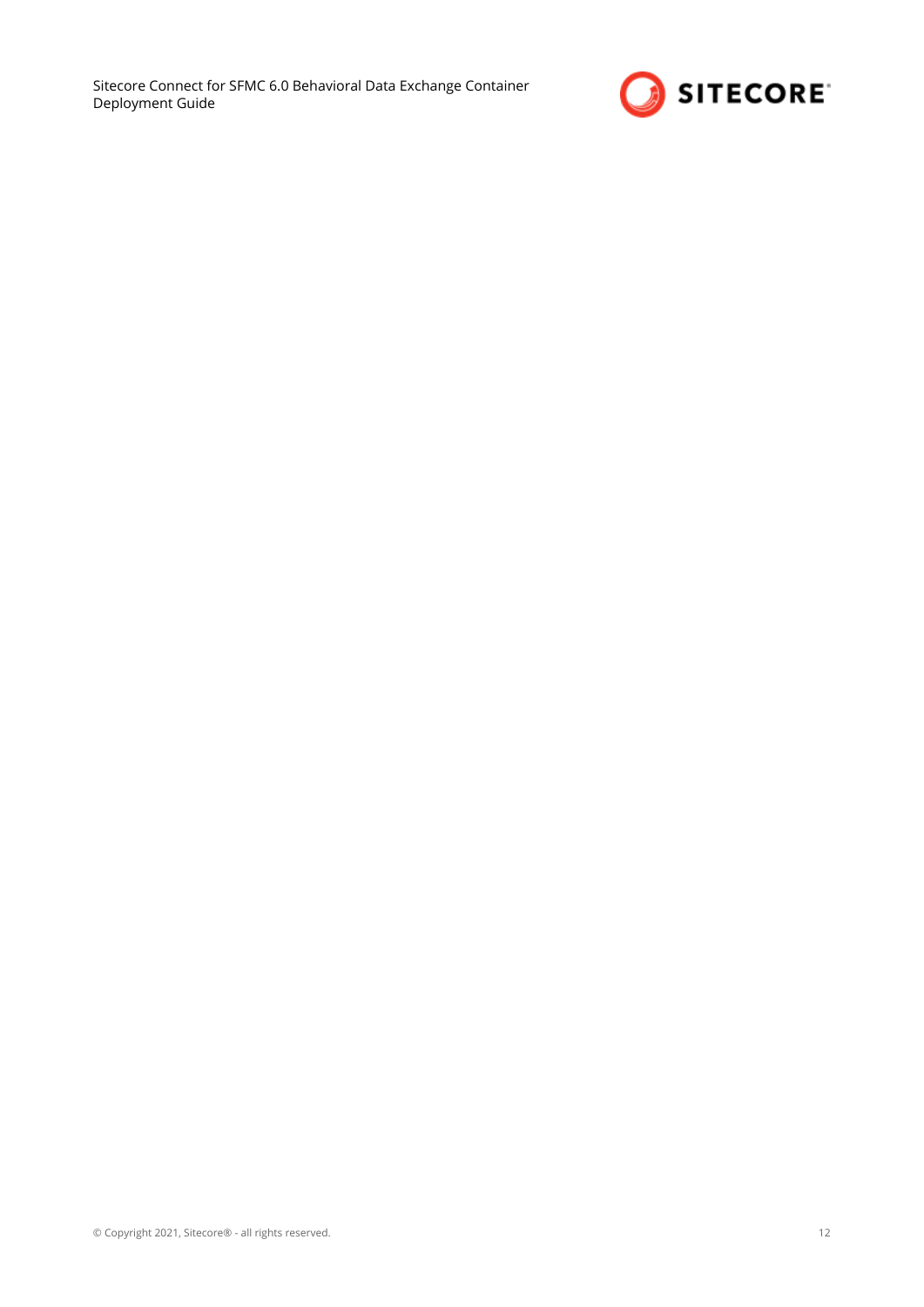

# <span id="page-12-0"></span>**4. Add the SFMCBDE connector module with tenant service to Sitecore in Docker**

In order to use the Activity for Marketing Automation and Sitecore Sync functionality in Sitecore Connect for Salesforce Marketing Cloud - Behavioral Data Exchange (SFMCBDE), you must deploy a tenant service.

To add the tenant service in Docker, you must:

- Prepare the installation files.
- Build the Docker images.
- Update the Solr indexes.

### **4.1. Prepare the installation files for the tenant service**

To prepare the files you need for the installation:

- 1. Go to the folder into which you extracted the SFMCBDE container deployment package. Go to the TenantService.SFMCBDE folder for the Windows version and topology you are using, for example, TenantService.SFMCBDE\compose\ltsc2019\xp1.
- 2. Open the .env-example file in an editor. Copy all the variables to the clipboard.
- 3. Go to the Sitecore container deployment folder on your local machine. Go to the folder for the Windows version and topology you are using, for example,  $\text{compare} \lt tsc2019\xpt \lt xpt.$
- 4. Open the .  $env$  file in an editor, and paste in the variables from the .  $env$ - $ex$ ample file. Update the variables according to your installation. Save the  $.$  env file.

#### **NOTE**

After you create the tenant in Sitecore, you can update the TENANT\_SERVICE\_CONFIG\_EXECUTE\_URL variable in the . env file with the tenant service endpoint ID. When you do this you must then redeploy the tenant service.

5. From the TenantService.SFMCBDE\compose\<version>\<topology> folder, copy the tenant-service.override.yml file to the Sitecore container deployment compose \<version>\<topology> folder (where the docker.compose.yml file is).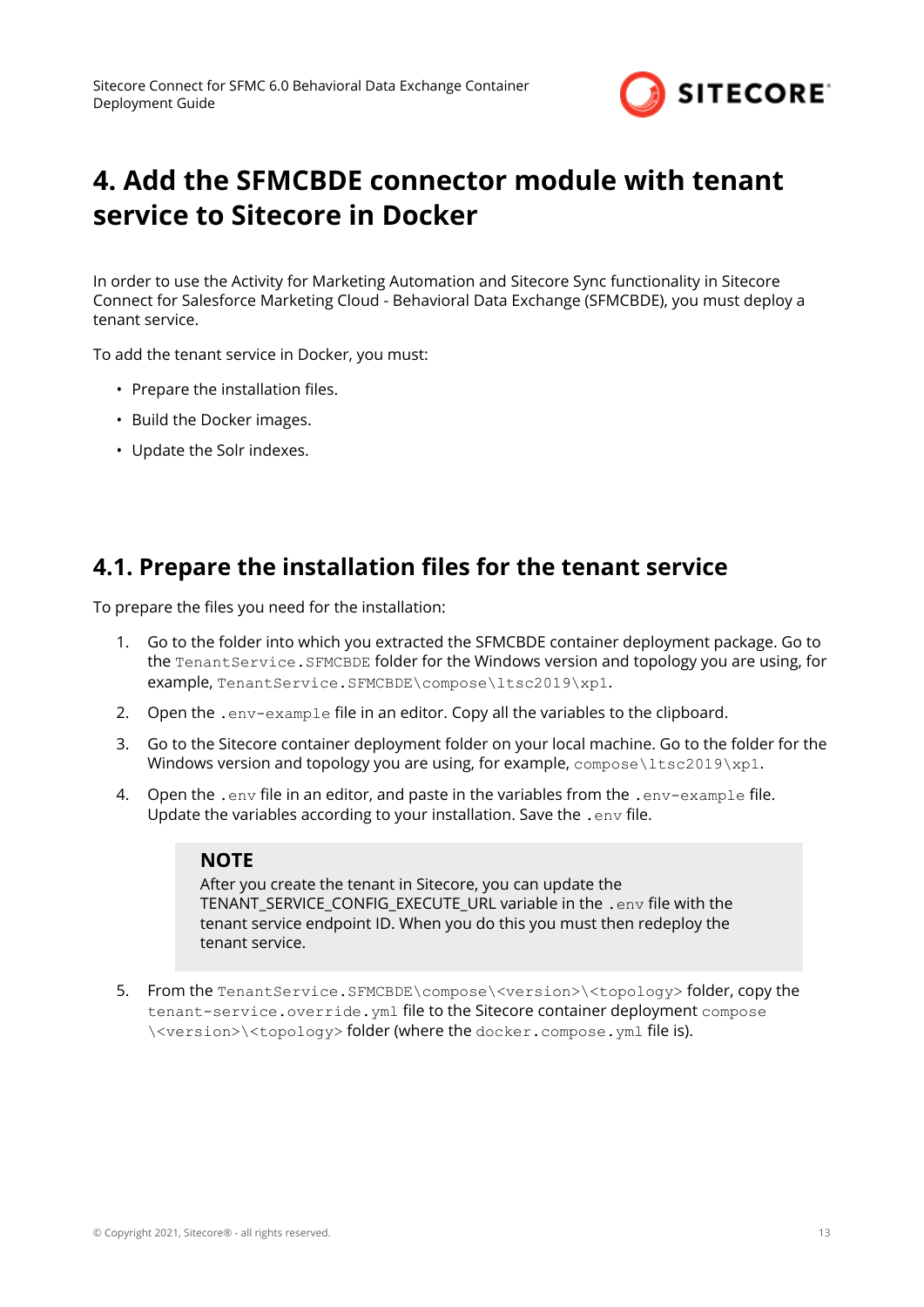

### <span id="page-13-0"></span>**4.2. Build the Docker images for the tenant service**

Before you can add the tenant service images, you must prepare the basic SFMCBDE module images. Follow the directions in [Add the SFMCBDE connector module to Sitecore in Docker](#page-5-0) on updating the Dockerfile files and the docker-compose.override.yml file for the cm, mssql-init (if you are deploying to Azure Kubernetes Service), mssql, xconnect, xdbautomationworker, and xdbsearchworker images.

When you done this, and you have prepared the installation files for the tenant service, you must create Docker files for each tenant service role, and build the Docker images.

To build the images:

1. In the module\cm folder, in the Dockerfile file, before the invoke-XdtTransform.ps1 command, add the following instructions:

```
# Copy transformation file to update tenant service name into 
Sitecore.DataExchange.MarketingAutomation.Client.config
COPY --from=sfmcbde \module\xdttransform\cm\transforms\App_Config\Sitecore
\MarketingAutomation C:\transforms\role\App_Config\Sitecore\MarketingAutomation
# Copy transformation file to add tenant service host name into web.config access control 
allow
COPY --from=sfmcbde \module\xdttransform\cm\transforms\Web.config.xdt C:\transforms\role
\Web.config.xdt
```
- 2. In the module folder, create these subfolders:
	- tenantservice
	- cd
	- id
- 3. In each subfolder, create a new file and name it Dockerfile.
- 4. In the tenantservice folder, create a new subfolder and name it Config. In the Config subfolder, create a new file and name it Update-ConfigJson.ps1.
- 5. In the Update-ConfigJson.ps1 file, enter the following code, and then save the file:

```
param(
    [Parameter(Mandatory = $true)][string]$executeUrl
)
$configJsonPath = "./sync-activity/config.json";
$jsonDepth = 20
Write-Host "Start Updating config.json with $executeUrl"
$snapshot = (Get-Content $configJsonPath | ConvertFrom-Json )
$snapshot.arguments.execute.url = $executeUrl
$snapshot.configurationArguments.publish.url = $executeUrl
$snapshot | ConvertTo-Json -Depth $jsonDepth | set-content $configJsonPath
Write-Host "Done Updating config.json"
```
#### **NOTE**

This script updates the  $config$ .json file in the tenant service. It is executed by the Dockerfile file for the cm image.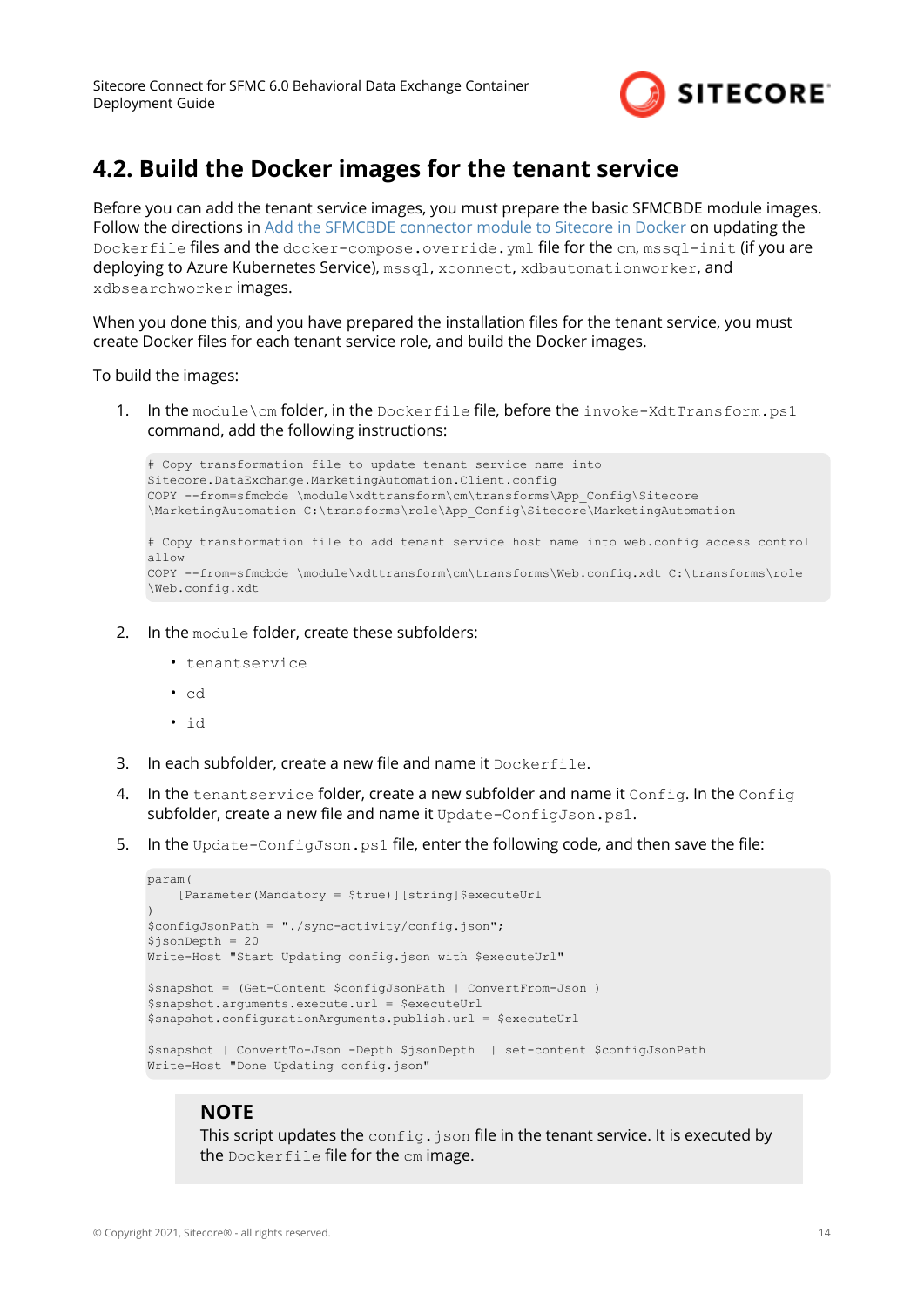

6. In the tenantservice folder, in the Dockerfile file, enter the following instructions:

```
# escape=`
ARG BASE_IMAGE
ARG SFMCBDE_IMAGE
ARG TOOLING_IMAGE
FROM ${SFMCBDE IMAGE} as sfmcbde
FROM ${TOOLING IMAGE} as tooling
FROM ${BASE IMAGE}
SHELL ["powershell", "-Command", "$ErrorActionPreference = 'Stop'; $ProgressPreference = 
'SilentlyContinue';"]
#Add tools from sitecore-docker-tools-assets
COPY --from=tooling \tools\ C:\tools\
# Add SFMCBDE module files for tenant service
COPY --from=sfmcbde \module\tenantservice\content .\
#Copy transformation files
COPY --from=sfmcbde \module\xdttransform\tenantservice\transforms\ C:\transforms\role
# Copy connection string updater script file to wwwroot folder
# Add reference data connection strings
# Add SFMC connection strings in tenant service connection strings
RUN C:\tools\scripts\Invoke-XdtTransform.ps1 -Path C:\inetpub\wwwroot -XdtPath 
C:\transforms\role
# Copy Update-ConfigJson.ps1 into scripts folder 
COPY tenantservice/Config/Update-ConfigJson.ps1 C:\tools\scripts 
ENTRYPOINT "C:\tools\scripts\Update-ConfigJson.ps1" "-executeUrl" "$
($env:TenantService_SfmcJourney_ExecuteUrl)"; ` 
         C:\ServiceMonitor.exe w3svc;
```
7. In the cd folder, in the Dockerfile file, enter the following instructions:

```
# escape=`
ARG BASE_IMAGE
ARG SFMCBDE_IMAGE
FROM ${SFMCBDE_IMAGE} as sfmcbde
FROM ${BASE IMAGE}
SHELL ["powershell", "-Command", "$ErrorActionPreference = 'Stop'; $ProgressPreference = 
'SilentlyContinue';"]
WORKDIR C:\inetpub\wwwroot
# Add SFMCBDE config
COPY --from=sfmcbde \module\cm\content\App_Config\Sitecore\DataExchange
\SalesforceMarketingCloud .\App_Config\Sitecore\DataExchange\SalesforceMarketingCloud
# Add SFMCBDE dll
COPY --from=sfmcbde \module\cm\content\bin
\Sitecore.DataExchange.XConnect.SalesforceMarketingCloud.dll .\bin
```
- 8. In the id folder, in the Dockerfile file, enter the following instructions:
	- # escape=` ARG BASE\_IMAGE ARG DEF\_IMAGE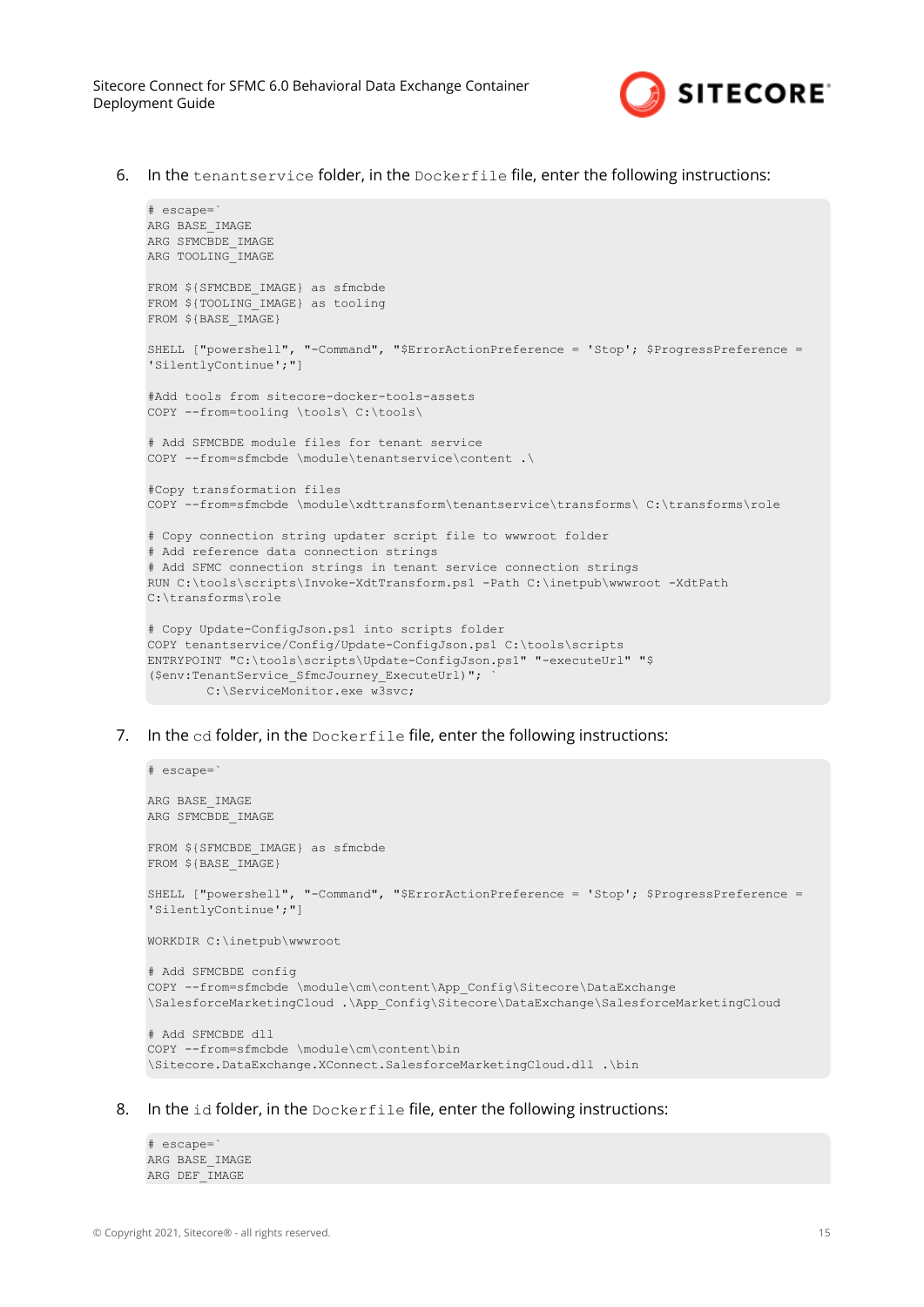

```
ARG TOOLING_IMAGE
```

```
FROM ${DEF IMAGE} as def
FROM ${TOOLING IMAGE} as tooling
FROM ${BASE_IMAGE}
SHELL ["powershell", "-Command", "$ErrorActionPreference = 'Stop'; $ProgressPreference = 
'SilentlyContinue';"]
WORKDIR C:\Identity
# Add DEF module
COPY --from=def \module\transforms\ C:\transforms\
COPY --from=tooling \tools\ \tools\
RUN C:\tools\scripts\Invoke-XdtTransform.ps1 -Path C:\Identity -XdtPath c:\transforms\id
```
9. In the compose\<version>\<topology>\docker-compose.override.yml file, add build instructions for each role. If you are using, for example, the XP1 topology, the file will look like this:

```
services: 
   id: 
    image: sitecore-sfmcbde-id:${SITECORE_VERSION} 
    build: 
      context: ./module 
       dockerfile: ./id/Dockerfile 
      args:
       BASE IMAGE: ${SITECORE DOCKER REGISTRY}sitecore-id:${SITECORE VERSION}
       DEF IMAGE: ${SITECORE DOCKER REGISTRY}modules/sitecore-def-xp1-assets:$
{DEF_VERSION} 
        TOOLING IMAGE: ${SITECORE TOOLS REGISTRY}sitecore-docker-tools-assets:$
{TOOLS_VERSION} 
  cd: 
    image: sitecore-sfmcbde-xp1-cd:${SITECORE_VERSION} 
    build: 
      context: ./module 
      dockerfile: ./cd/Dockerfile 
     args:
        BASE IMAGE: ${SITECORE DOCKER REGISTRY}sitecore-xp1-cd:${SITECORE VERSION}
       SFMCBDE IMAGE: ${SITECORE DOCKER REGISTRY}modules/sitecore-sfmcbde-xp1-assets:$
{SFMCBDE_VERSION}
```
10. In the compose\<version>\<topology>\tenant-service.override.yml file, add build instructions for each role. For example:

```
services: 
  tenant-service: 
    build: 
      context: ./module 
      dockerfile: ./tenantservice/Dockerfile 
      args: 
       BASE IMAGE: ${SITECORE DOCKER REGISTRY}modules/sitecore-tenant-service:$
{MODULE_VERSION} 
       SFMCBDE IMAGE: ${SITECORE DOCKER REGISTRY}modules/sitecore-sfmcbde-xp1-assets:$
{SFMCBDE_VERSION} 
        TOOLING_IMAGE: ${SITECORE_TOOLS_REGISTRY}sitecore-docker-tools-assets:$
{TOOLS_VERSION} 
    environment: 
     TenantService ConnectionStrings sitecore: database=master;tenant id=$
{SITECORE_TENANT_ID};host=http://cm;timeout=20;auth endpoint=http://id/;client secret=$
{SITECORE_CLIENT_SECRET};client id=${SITECORE_CLIENT_ID}
```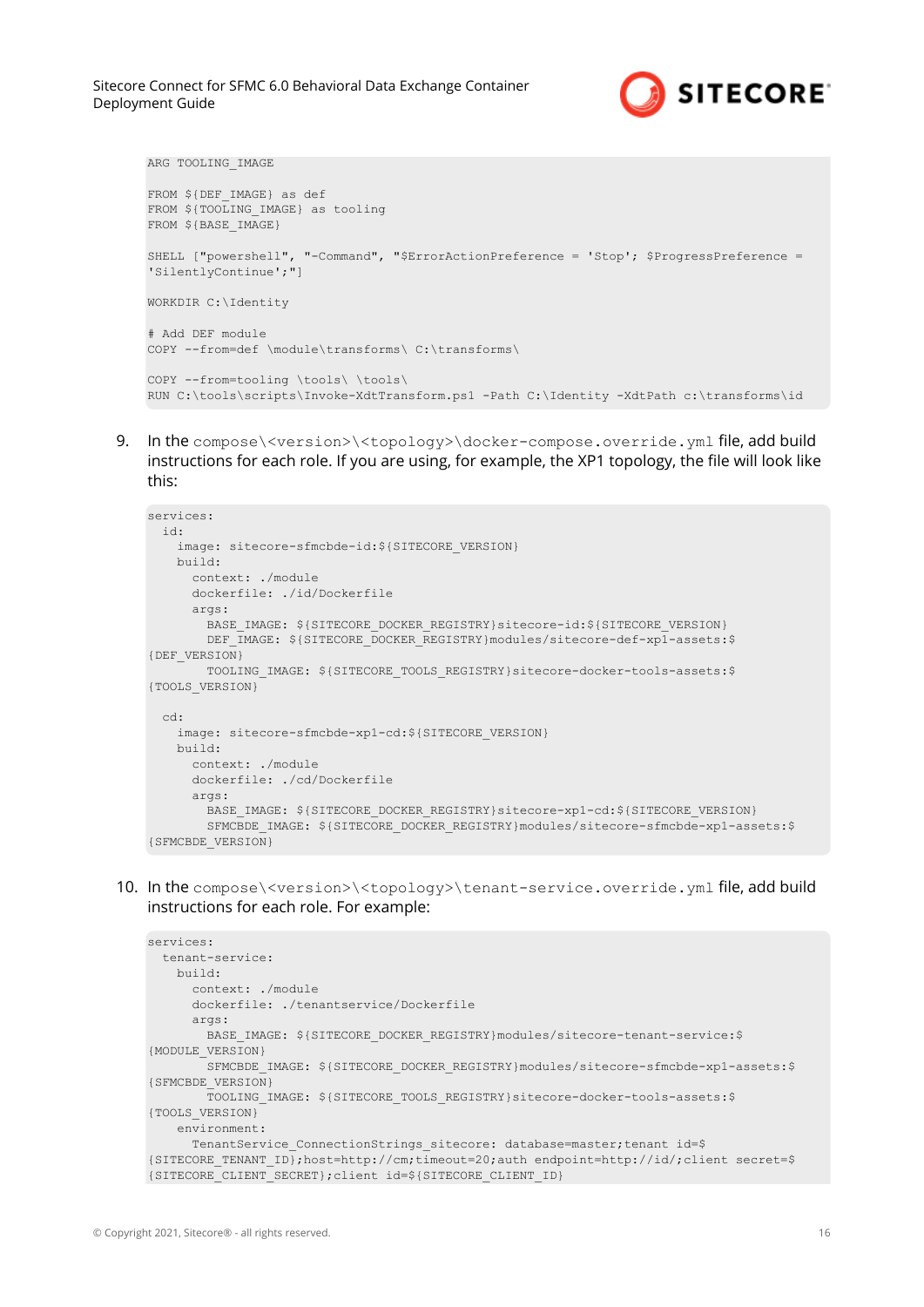

```
 TenantService_ConnectionStrings_xconnect.collection: http://xdbcollection 
 TenantService_ConnectionStrings_Xdb.ReferenceData.Client: http://xdbrefdata 
 TenantService_ConnectionStrings_sfmc: ${ConnectionString_sfmc} 
TenantService SfmcJourney ExecuteUrl: ${TENANT SERVICE CONFIG EXECUTE URL}
```
11. In the compose\<version>\<topology>\.env file, add the asset image version. For example:

```
DEF VERSION=<image version for your topology>
SFMCBDE_VERSION=<image version for your topology>
SITECORE_TOOLS_REGISTRY=scr.sitecore.com/tools/
TOOLS_VERSION=<image version for your topology>
MODULE_VERSION=<tenant service image version for your topology>
```
#### **NOTE**

You can find the image version in the Sitecore Docker Images repository.

12. In the Windows console, go to the folder containing the docker-compose.override.yml file. Run the command docker-compose -f docker-compose.yml -f dockercompose.override.yml -f tenant-service.override.yml up –detach.

## **4.3. Update the Solr indexes**

When the Docker compose command has finished, you must update your Solr indexes.

To update the indexes:

- 1. When the Docker compose command finishes, browse to your Sitecore URL, for example, https://xp0cm.localhost/. Open the control panel and click on **Populate Solr Managed Schema**.
- 2. After Sitecore has populated the Solr Schema, click **Indexing Manager**.
- 3. In the **Indexing Manager** dialog, select the indexes you want to update, and click **Rebuild**. When the indexes have been rebuilt, click **Close**.

#### **NOTE**

To test if the tenant service is running, follow the *Deploy the Tenant Service container* section of the *Installation Guide for Data Exchange Tenant Web Service* which is available on the [Sitecore download page.](https://dev.sitecore.net/Downloads/)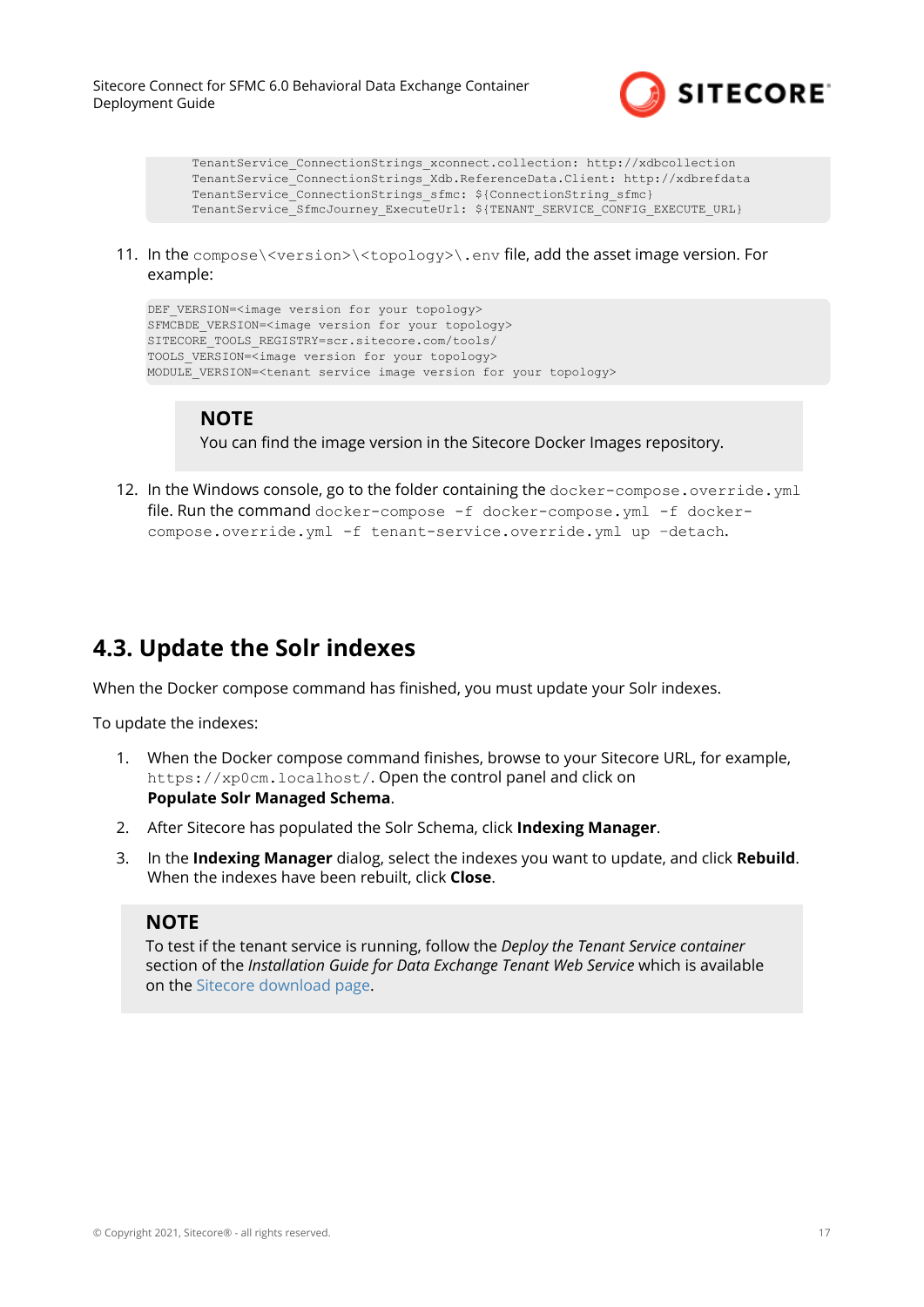

# <span id="page-17-0"></span>**5. Add the SFMCBDE connector module to Sitecore in Azure Kubernetes Service**

To add the Sitecore Connect for Salesforce Marketing Cloud - Behavioral Data Exchange (SFMCBDE) connector in Azure Kubernetes Service (AKS), with or without the tenant service, you must:

- Build the SFMCBDE images and push them to Azure.
- Prepare files and folders for deployment.
- Deploy the containers using *kubectl* commands.
- Update your Solr indexes.

#### **NOTE**

The only topology that is supported for SFMCBDE in AKS is XP1. The XM1 topology is not supported.

### **5.1. Build images and push them to Azure**

To build the images for SFMCBDE and push them to Azure:

- 1. Build the images for SFMCBDE as explained in [Add the SFMCBDE connector module to](#page-5-0) [Sitecore in Docker.](#page-5-0)
- 2. If you are installing the tenant service, update the following value in the web.config file with the tenant service URL for your installation:

```
<add
name="Access-Control-Allow-Origin" value="http://<tenant service url>"
xdt:Locator="Match(name)"
xdt:Transform="SetAttributes(value)" />
```
For more information, see the Sitecore documentation on [building images.](https://doc.sitecore.com/developers/101/developer-tools/en/building-custom-sitecore-images.html)

- 3. If you are installing the tenant service, build the images for the SFMCBDE tenant service as explained in [Add the SFMCBDE connector module with tenant service to Sitecore in Docker.](#page-12-0)
- 4. Open the Windows console, and use the docker tag command to tag the images. For example:

```
docker tag sfmcce/sitecore-xp1-cm:10.1.0.005207.643-10.0.17763.1757-ltsc2019 $registry/
modules/sitecore-sfmcbde-xp1-cm:sfmcbde
```
5. In the console, use the docker push command to push the images to your Azure registry. For example

docker push \$registry/modules/sitecore-sfmcbde-xp1-cm:sfmcbde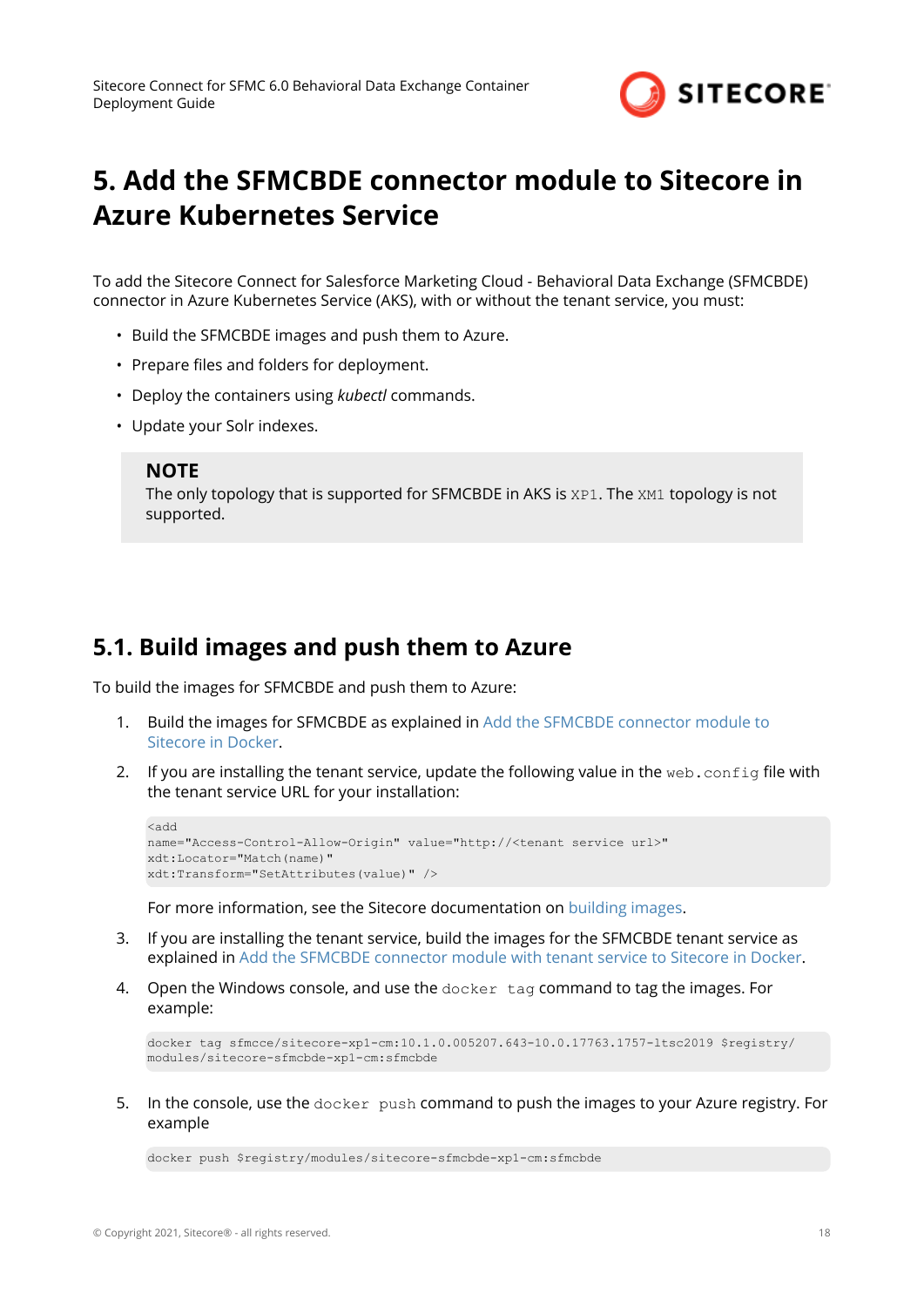

## <span id="page-18-0"></span>**5.2. Prepare files and folders for deployment**

To prepare files and folders in your installation for deployment:

- 1. Download the SFMCBDE container deployment package from the [Sitecore Developer Portal](https://dev.sitecore.net/) and extract it to a folder on your local workstation.
- 2. Navigate to the SFMCBDE\k8s\<version>folder, for example, SFMCBDE\k8s\ltsc2019. Copy the overrides subfolder to the Sitecore Experience Platform (SXP) container deployment package folder  $k8s\langle\langle version\rangle$  (on the same level as the  $xpl$  folder).
- 3. In the SXP container deployment package, in each of the overrides \xp1 , overrides \xp1\init, and overrides\xp1\secrets folders, locate the kustomization.yaml file. In each file, update the bases parameter with the appropriate folder names for your installation, for example,  $\ldots / \ldots / \mathrm{xp1}.$

#### **NOTE**

The bases parameter contains the placement of the original Sitecore container deployment files that the kustomization. yaml files override.

4. In the overrides\xp1\secrets folder, in the sitecore-salesforce-contentexchange-connection-string.txt file, replace the content with the connection string you prepared in Prepare the installation.

The rest of the procedure depends on whether you are installing the tenant service or not.

If you are not installing the tenant service:

- 1. In each of the kustomization. yaml files, in the images: section, update the newName and newTag parameters with the values for the mssql-init, cm, xdbcollection, xdbsearch, xdbsearchworker, and xdbautomationworker images you pushed to the Azure Registry.
- 2. In the Sitecore container deployment package, open the overrides \xp1\kustomization.yaml file and remove the cd and id images.

If you are installing the tenant service:

- 1. Prepare the tenant service configuration. For information on how to do this, see the *Add Tenant Service module to Sitecore in Azure Kubernetes Service* section in the I*nstallation Guide for Data Exchange Tenant Web Service* on the [Sitecore download site](https://dev.sitecore.net/Downloads/).
- 2. In the folder where you extracted the SFMCBDE container deployment package, navigate to the TenantService.SFMCBDE\k8s\<version> folder, for example, TenantService.SFMCBDE\k8s\ltsc2019. Copy the content of the overrides subfolder to the Sitecore Experience Platform (SXP) container deployment package folder k8s\<version> \overrides\xp1. If some of the files already exist in the target overrides folder, update them with the new content.
- 3. In the SXP container deployment package, in each of the overrides  $\x$ rl and overrides \xp1\secrets folders, locate the kustomization. yaml file. In each of the kustomization.yaml files, in the  $\Delta$ images: section, update the newName and newTag parameters with the values for the mssql-init, cm, cd, id, xdbcollection, xdbsearch, xdbsearchworker, xdbautomationworker, and tenantservice images you pushed to the Azure Registry.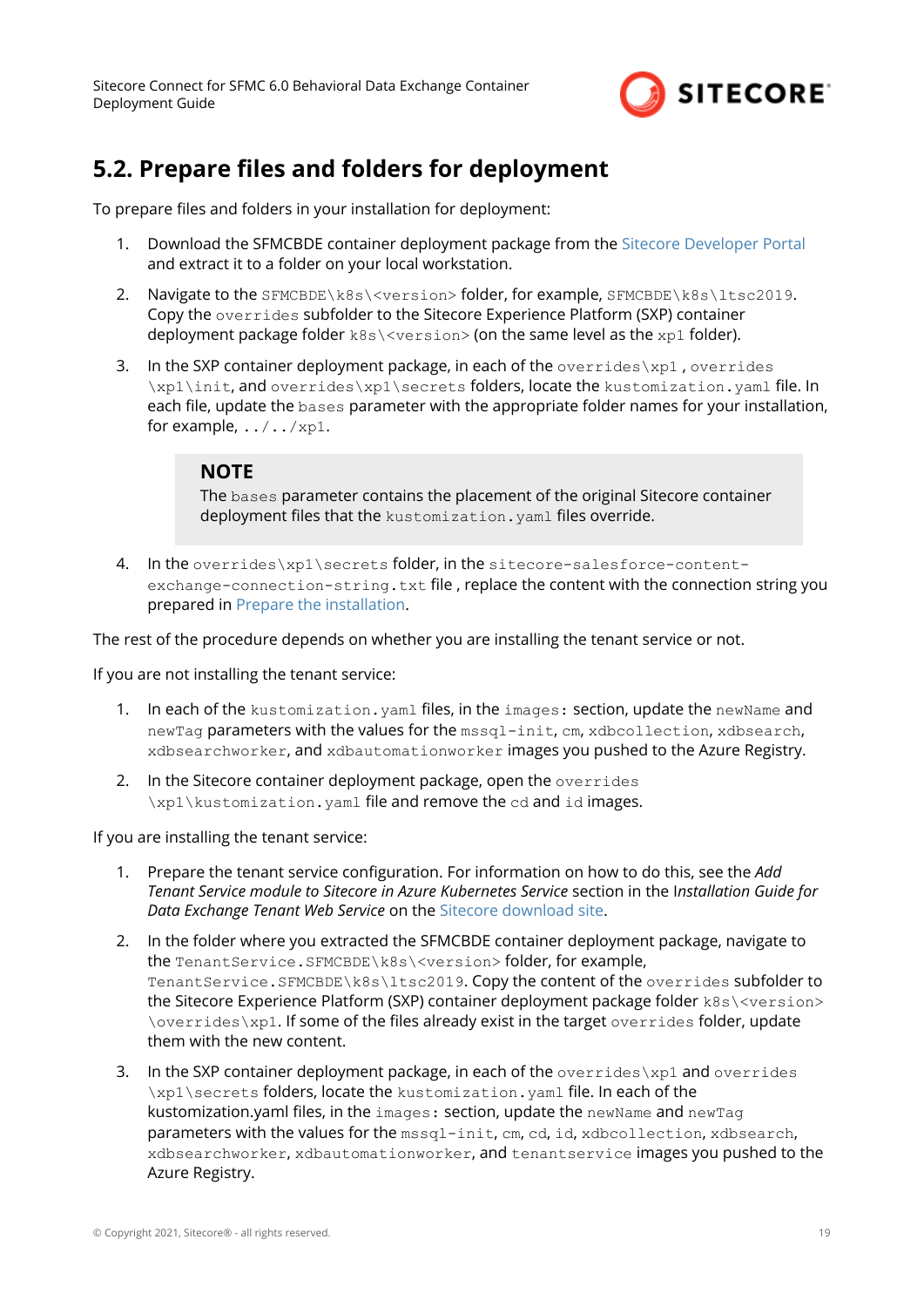

<span id="page-19-0"></span>4. In the overrides\xp1\secrets folder, update the sitecore-tenant-connectionstring.txt file with the client ID and client secret for your Sitecore Identity Server.

#### **NOTE**

After you create the tenant in Sitecore, you can update the tenant service endpoint ID in the TENANT\_SERVICE\_CONFIG\_EXECUTE\_URL variable in the patch-ts.yaml file. If you do this you must then redeploy the tenant service.

### **5.3. Deploy the containers**

Prepare the AKS cluster configuration and deploy the ingress controller. For information on how to do this, see the *Installation Guide for Production Environment for Kubernetes* which is available on the [Sitecore download page.](https://dev.sitecore.net/Downloads/)

To deploy the containers and the necessary Kubernetes components:

- 1. Open the Windows console, and navigate to the folder containing the *xp1* and *overrides* folders.
- 2. Deploy the secrets. Use this command:

```
kubectl apply -k ./overrides/xp1/secrets/
```
3. Run the external folder. Use this command:

```
kubectl apply -k ./xp1/external/
```
4. Wait for all containers to have the status *Ok/Running*. You can check the status with this command:

kubectl get pods -o wide

5. Run the init folder. Use this command:

kubectl apply -k ./overrides/xp1/init/

6. Wait for all containers to have the status *Completed*. You can check the status with this command:

kubectl get pods

7. To create persistent volumes, run this command:

```
kubectl apply -f ./xp1/volumes/azurefile
```
8. Run the Sitecore containers with the SFMCBDE changes. Use this command:

```
kubectl apply -k ./overrides/xp1/
```